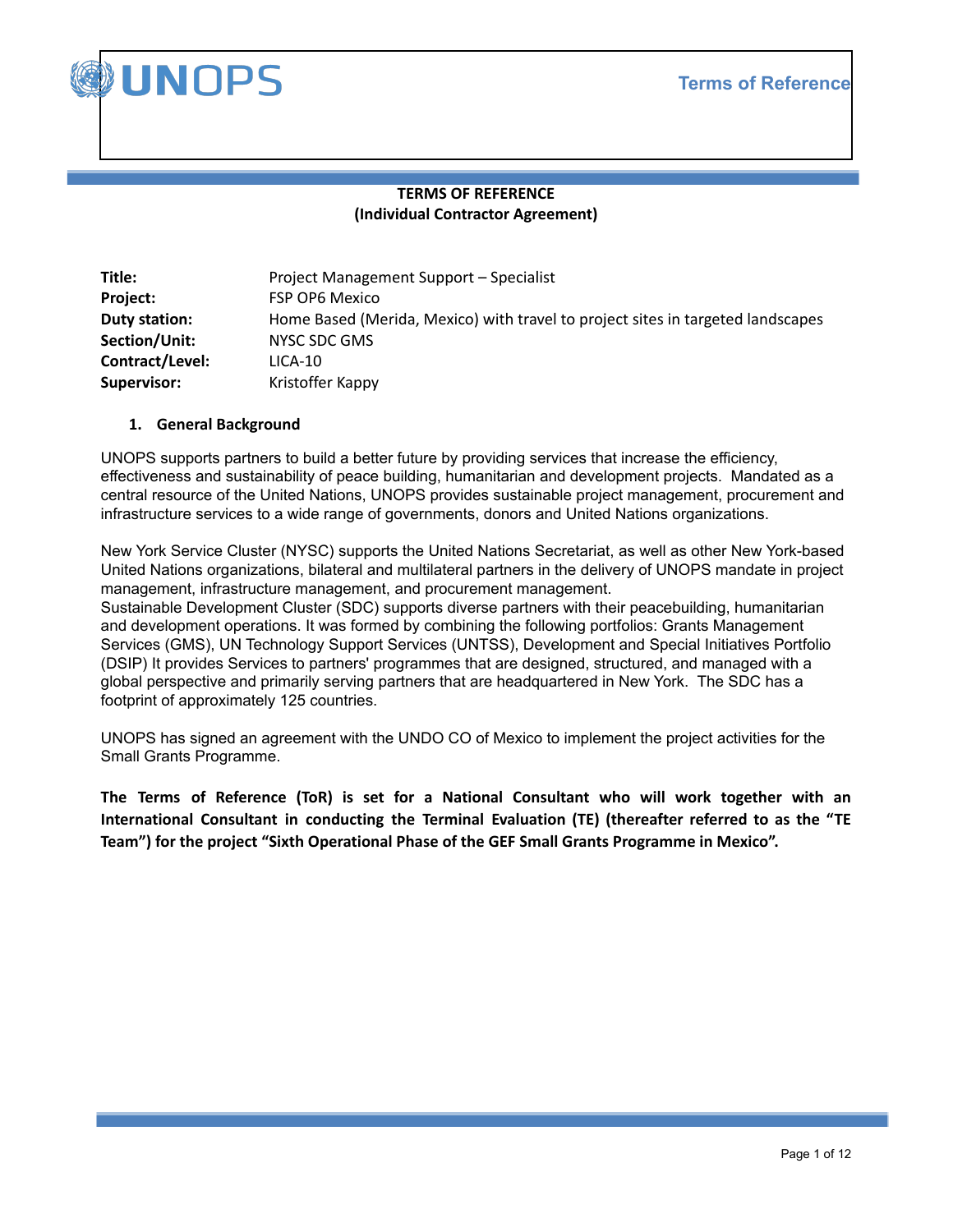

In accordance with GEF-UNDP M&E policies and procedures, all full-sized projects supported by the GEF should undergo a final evaluation upon completion of implementation. The Final Evaluation is intended to assess the relevance, performance and success of the project. It looks at signs of potential impact and sustainability of results, including the contribution to capacity development and the achievement of global and national environmental goals. The Final Evaluation also identifies/documents lessons learned and makes recommendations that project partners and stakeholders might use to improve the design and implementation of other related projects and programs.

The evaluation is to be undertaken in accordance with the GEF Evaluation Policy (see http://www.gefieo.org/sites/default/files/ieo/evaluations/files/gef-me-policy-2019\_2.pdf ).

This Final Evaluation is initiated by UNOPS as the GEF Implementing Agency for the **"Sixth Operational Phase of the GEF Small Grants Programme in Mexico"** project according to the GEF standards and UNOPS operational procedures.

This Terms of Reference (ToRs) sets out the expectations for the TE of the full-sized project titled Sixth Operational Phase of the GEF Small Grants Programme in Mexico (PIMS#5531) implemented through the United Nations Office for Project Services (UNOPS). The project started on 22 January 2018 and is in its fourth year of implementation. The TE process must follow the guidance outlined in the document 'Guidance for Conducting Terminal Evaluations of UNDP-Supported, GEF-Financed Projects'.

The **objective** of the Sixth Operational Phase of the GEF Small Grants Programme in Mexico(PIMS#5531) full-sized project is to achieve global environmental benefits by empowering local communities to manage production landscapes in Mexico's Southeast large ecosystems in a manner that enhances their social, economic, and environmental sustainability and resilience.

Landscape and seascape resilience has been enhanced through the individual and synergistic impacts of a set of adaptive community practices that maintain ecosystem services, conserve biodiversity, mitigate climate change and reverse land degradation in the following large ecosystems: 1) Agroforestry Landscape of Chiapas and Tabasco, (2) Coastal Seascape of the Yucatan Peninsula, (3) Grijalva-Usumacinta Lower Basin Landscape, (4) Sustainable Forestry Landscape of Campeche, Quintana Roo, and Yucatan, (5) Forest and Milpa Landscape of Campeche, Quintana Roo, and Yucatan.

The project was built on the results, experience and lessons from previous SGP phases, and lessons learned from relevant Programmes such as COMPACT. In particular, the project established and strengthened networks and second-level organizations to integrate and bring to scale production and marketing of sustainably produced goods and services. Coordinated community projects in the landscape generated ecological, economic and social synergies that produce greater and potentially longer-lasting global environmental benefits, as well as increased social capital and local sustainable development benefits.

The on-the-ground projects address thematic areas, and interventions and are closely linked to other projects funded by the Global Environment Facility (GEF) and other sources.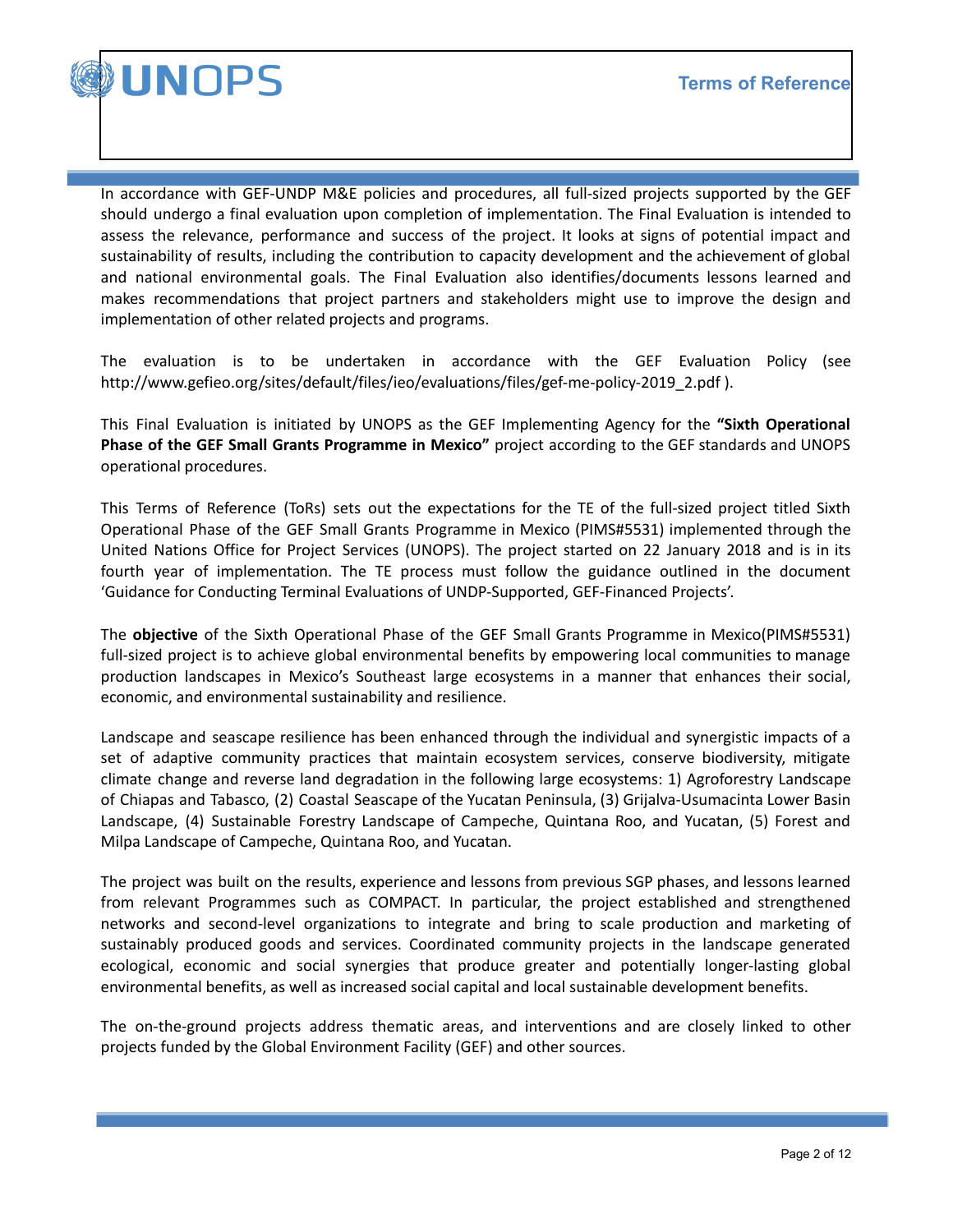

GEF SGP OP6 project is based on one Component:

Component 1: Increased resilience of selected landscapes and seascapes for local sustainable development and global environmental benefits.

There are 113ongoing projects in the three targeted landscapes and seascape 100% commitment of OP6 grant allocation, has been approved by the NSC with the aim of enabling community organizations in Mexicoto increase area ( hectares) in the target landscapes and seascape with improved community management, mitigate GHG in community-owned lands through sustainable forest management and avoidance of forest fires and improve livelihoods and enhance resilience to climate change.

Progress on OP6:

OP-6 has improved community management on 262,000 hectares in terrestrial areas and 35,700 hectares in coastal and marine areas (525% and 198.5% of the EOP-target, respectively). The impact of the community projects continues to increase throughout the implementation of Operational Phase 6 (OP6), thus integrating more territories to sustainable management. The landscape target has been achieved through 44 community-led, SGP-supported projects working towards this indicator. In the four landscapes, 14 agroecology and 11 agroforestry projects impacted 567 and 1,139 hectares, respectively. 12 forestry projects manage 255,018 hectares. Overall, seven community tourism projects are implementing activities covering 5,715 terrestrial hectares in the landscapes. At the seascape level, three projects apply invasive species control activities on 19,008 hectares. The fishing refuges or no-take zones now cover 486,450 hectares. Additionally, 11 tourism projects implement activities in coastal or marine areas covering 11,668 hectares.

During OP6, a total of 11,870,205.89 tons of CO2e have been mitigated (413% of the EOP target) through sustainable forest management and avoidance of forest fires. This value was obtained considering the conservation areas of seven forest ejidos and a community conservation project. Altogether, there are 55,541.5 hectares that CBOs have allocated to conserving low deciduous forest, thereby serving as a carbon sink. A research team from Centro Geo applied the methodology to calculate this value. Additionally, the Mexico´s team developed a database and geographic information system to consolidate the effort into a monitoring tool that the communities can use. 265 communities (196% of the EOP target) are implementing projects aimed at improving livelihoods and enhancing resilience in four landscapes and one seascape. Three call for proposal have been published to reach the targets.

The incumbent of this position will be a personnel of UNOPS under its full responsibility.

The United Nations Office for Project Services (UNOPS) is the Implementing Partner for this project, which is being implemented through the existing mechanism of the GEF Small Grants Program, including the approval of each initiative by the SGP National Steering Committee and proper follow-up and monitoring to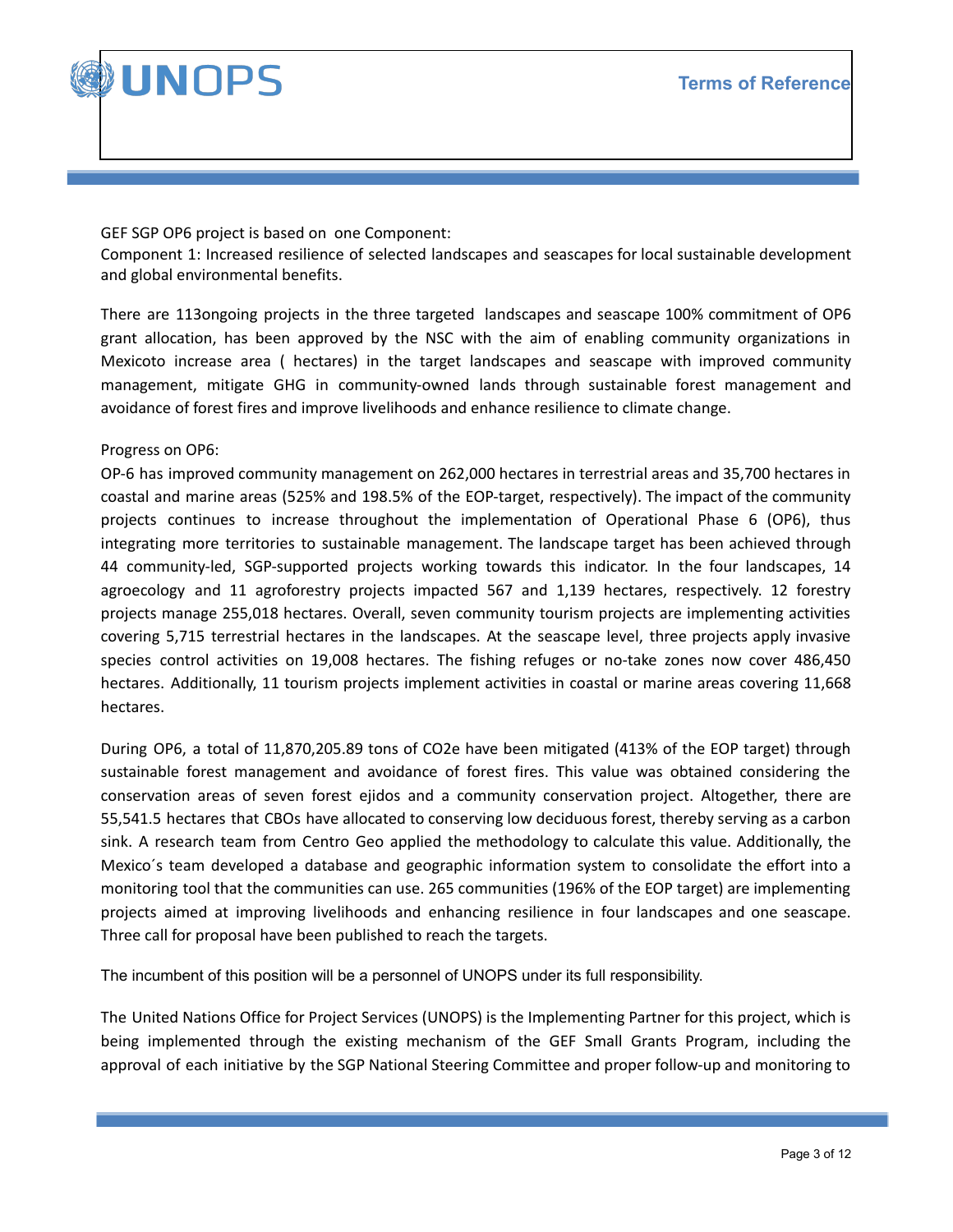

be provided under the leadership of the SGP Upgrading Country Program Coordinator. Total project budget is \$4,429,223 of which is a contribution from GEF.

## **2. Purpose and Scope of Assignment**

The objective of the Evaluation is to assess the achievement of project objective, the affecting factors, the broader project impact and the contribution to the general goal/strategy, and the project partnership strategy.

The Project Management Support – Specialist based in Mexico will provide necessary substantive and operational support to International Consultant in carrying out this TE of the Project. Internationally recruited Consultant will work remotely due to Covid-19 travel restrictions. Field visits to the project sites and stakeholder interviews will be conducted with support of the Project Management Support – Specialist.

Project success will be measured based on the Project Logical Framework (see Annex 1), which provides clear performance and impact indicators for project implementation along with their corresponding means of verification. The evaluation will assess the aspects as listed in the evaluation report outline attached in Annex 2.

The Project Management Support – Specialist will help to review all relevant sources of information including documents prepared during the preparation phase (i.e. PIF, UNDP Initiation Plan, UNDP Social and Environmental Screening Procedure/SESP) the Project Document, project reports including annual PIRs, project budget revisions, lesson learned reports, national strategic and legal documents, and any other materials that the International consultant considers useful for this evidence-based evaluation. The TE Team will review the baseline and midterm GEF focal area Core Indicators/Tracking Tools submitted to the GEF at the CEO endorsement and midterm stages and the terminal Core Indicators/Tracking Tools that must be completed before the TE field mission begins.

The Project Management Support – Specialist will travel to five target landscapes of Mexico in order to interview the local stakeholders and beneficiaries and evaluate the grant project results. The remote/ virtual meetings will be applied if travel to project site is restricted.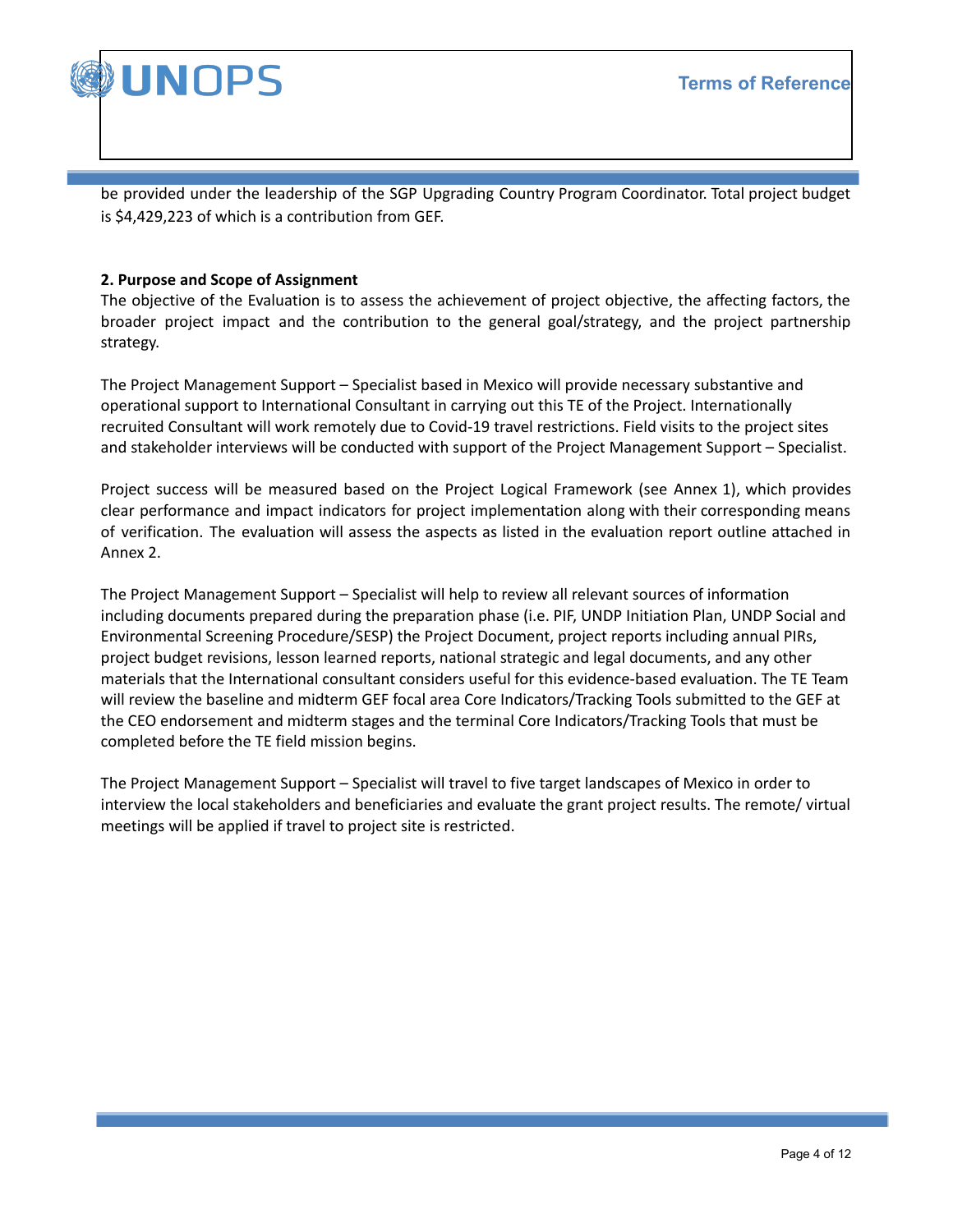



An updated stakeholder list with contact details (phone and email) will be provided by the Project Team to the TE Team before the TE field missions start.

The TE Team is expected to follow a participatory and consultative approach ensuring close engagement with the Project Team, government counterparts (the GEF Operational Focal Point or her/his designated staff), Implementing Partners, the UNDP Country Office, the Regional Technical Advisor, National Steering Committee members, project beneficiaries, NGOs, grantees, direct beneficiaries and other stakeholders.

The specific design and methodology for the TE should emerge from consultations between the TE Team and the above-mentioned parties regarding what is appropriate and feasible for meeting the TE purpose and objectives and answering the evaluation questions, given limitations of budget, time and data. The TE Team must use gender-responsive methodologies and tools and ensure that gender equality and women's empowerment, as well as other cross-cutting issues and SDGs are incorporated into the TE report.

The final methodological approach including interview schedule, field visits (for Project Management Support – Specialist) and data to be used in the evaluation must be clearly outlined in the TE Inception Report and be fully discussed and agreed between the Consultant and Project team, RTA and UNOPS.

The final report must describe the full TE approach taken and the rationale for the approach making explicit the underlying assumptions, challenges, strengths and weaknesses about the methods and approach of the evaluation.

The TE Team will assess project performance against expectations set out in the project's Logical Framework/Results Framework (see ToR Annex A). The TE Team will assess results according to the criteria outlined in the Guidance for TEs of UNDP-supported GEF-financed Projects.

# **3. Monitoring and Progress Controls**

The TE is a mandatory evaluation of the GEF and must be performed by an external Consultant prior to the conclusion or effective closure of the Project. The TE for SGP Mexico is scheduled to take place in January-April 2022.

The TE report will assess the achievement of project results against what was expected to be achieved and draw lessons that can improve the sustainability of the benefits of this project and assist in the overall improvement of UNDP programming. The TE report promotes accountability and transparency and assesses the scope of project achievements.

The TE will be conducted according to the guidance, rules and procedures established by UNDP and GEF as reflected in the UNDP Evaluation Guidance for GEF Financed Projects. The objectives of the evaluation are to assess the achievement of project results, and to draw lessons that can both improve the sustainability of benefits from this project, and aid in the overall enhancement of UNDP programming. The TE report must provide evidence-based information that is credible, reliable and useful.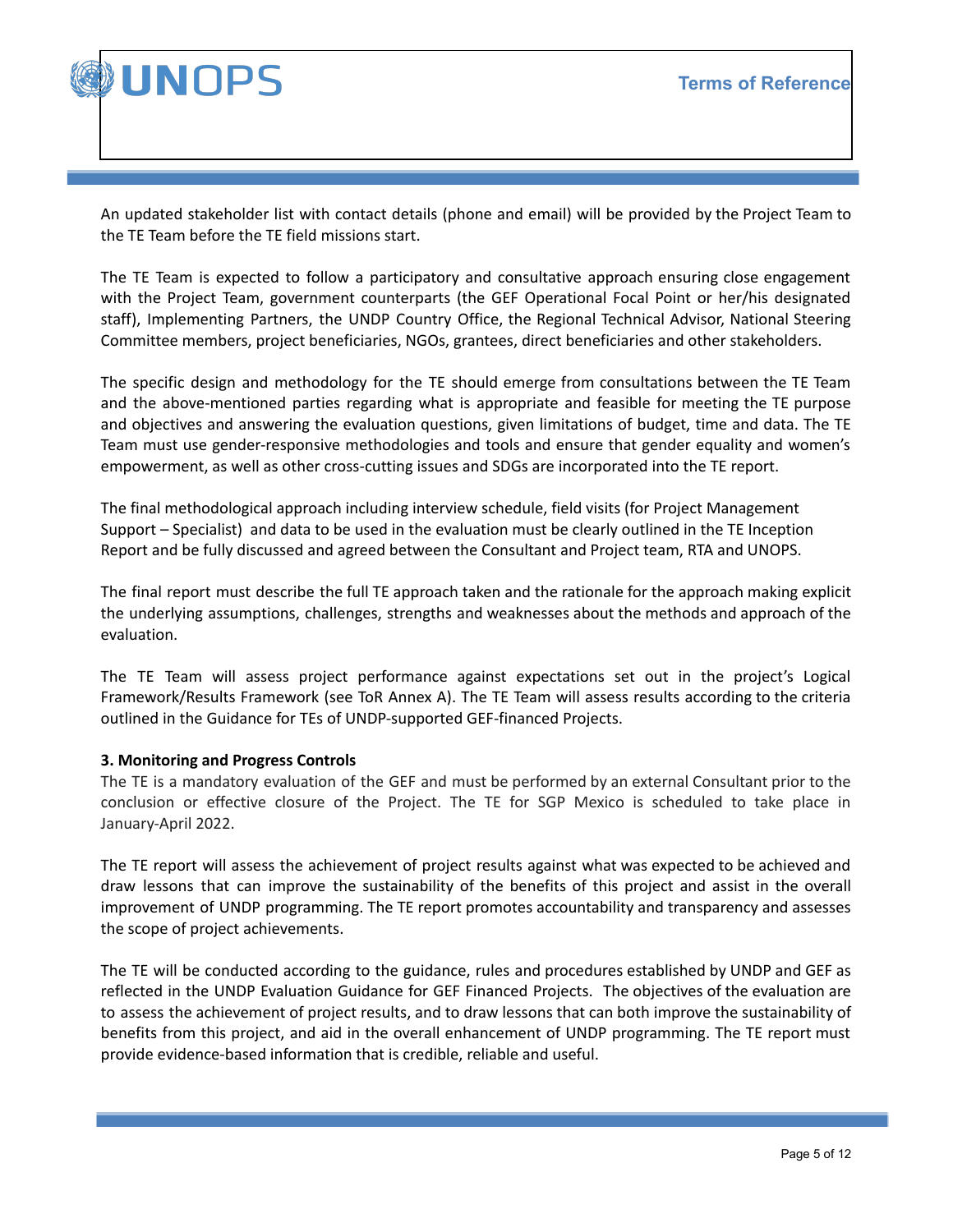

## **The direct responsibilities of the Project Management Support – Specialist are the following:**

- **●** Documentation review and data gathering;
- **●** Contributing to the development of the review plan and methodology;
- **●** Conducting those elements of the evaluation determined jointly with the international consultant and UNDP;
- **●** Contributing to presentation of the review findings and recommendations at the wrap-up meeting;
- **●** Contributing to the drafting and finalization of the review report.

The Project Management Support – Specialist will support in the assessment of the following four categories of project progress. See the *Guidance for Conducting Midterm Reviews of UNDP-Supported, GEF-Financed Projects* for extended descriptions.

# i. Project Design/Formulation:

- National priorities and country driven-ness
- Theory of Change
- Gender equality and women's empowerment
- Social and Environmental Standards (Safeguards)
- Analysis of Results Framework: project logic and strategy, indicators
- Assumptions and Risks
- Lessons from other relevant projects (e.g. same focal area) incorporated into project design
- Planned stakeholder participation
- Linkages between project and other interventions within the sector
- Management arrangements

# **ii. Project Implementation**

- Adaptive management (changes to the project design and project outputs during implementation)
- Actual stakeholder participation and partnership arrangements
- Project Finance and Co-finance
- Monitoring & Evaluation: design at entry (\*), implementation (\*), and overall assessment of M&E (\*)
- Implementing Agency (UNDP) (\*) and Executing Agency (\*), overall project oversight/implementation and execution (\*)
- Risk Management, including Social and Environmental Standards (Safeguards)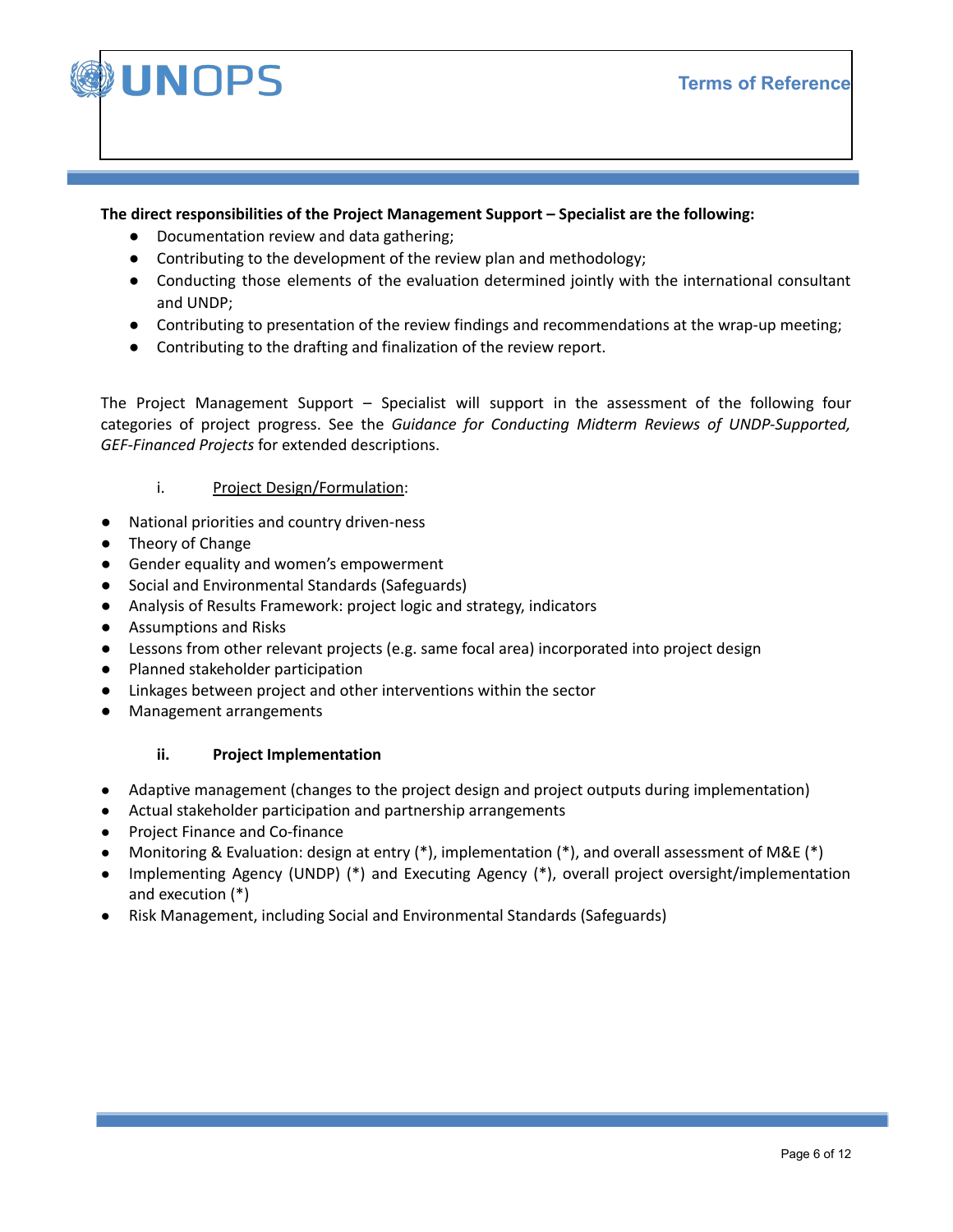

## **iii. Project Results**

- Assess the achievement of outcomes against indicators by reporting on the level of progress for each objective and outcome indicator at the time of the TE and noting final achievements
- Relevance (\*), Effectiveness (\*), Efficiency (\*) and overall project outcome (\*)
- Sustainability: financial  $(*)$ , socio-political  $(*)$ , institutional framework and governance  $(*)$ , environmental (\*), overall likelihood of sustainability (\*)
- Country ownership
- Gender equality and women's empowerment
- Cross-cutting issues (poverty alleviation, improved governance, climate change mitigation and adaptation, disaster prevention and recovery, human rights, capacity development, South-South cooperation, knowledge management, volunteerism, etc., as relevant)
- GEF Additionality
- Catalytic Role / Replication Effect
- Progress to impact

# **iv. Main Findings, Conclusions, Recommendations and Lessons Learned**

- The section on conclusions will be written in light of the findings. Conclusions should be comprehensive and balanced statements that are well substantiated by evidence and logically connected to the TE findings. They should highlight the strengths, weaknesses and results of the project, respond to key evaluation questions and provide insights into the identification of and/or solutions to important problems or issues pertinent to project beneficiaries, UNDP and the GEF, including issues in relation to gender equality and women's empowerment.
- Recommendations should provide concrete, practical, feasible and targeted recommendations directed to the intended users of the evaluation about what actions to take and decisions to make. The recommendations should be specifically supported by the evidence and linked to the findings and conclusions around key questions addressed by the evaluation.
- The TE report should also include lessons that can be taken from the evaluation, including best practices in addressing issues relating to relevance, performance and success that can provide knowledge gained from the particular circumstance (programmatic and evaluation methods used, partnerships, financial leveraging, etc.) that are applicable to other GEF and UNDP interventions.
- It is important for the conclusions, recommendations and lessons learned of the TE report to incorporate gender equality and empowerment of women.

# **4. Duration of Work**

The total duration of the TE will be approximately 32 *working days* over a time period of *12 weeks* starting 27 27 January 2022. The tentative TE timeframe is as follows:

| Timeframe          | Activity                                                                                   |
|--------------------|--------------------------------------------------------------------------------------------|
| 17-23 January 2022 | Preparation period for Project Management Support - Advisor (handover of<br>documentation) |
| 24-30 January 2022 | Document review and preparation of TE Inception Report                                     |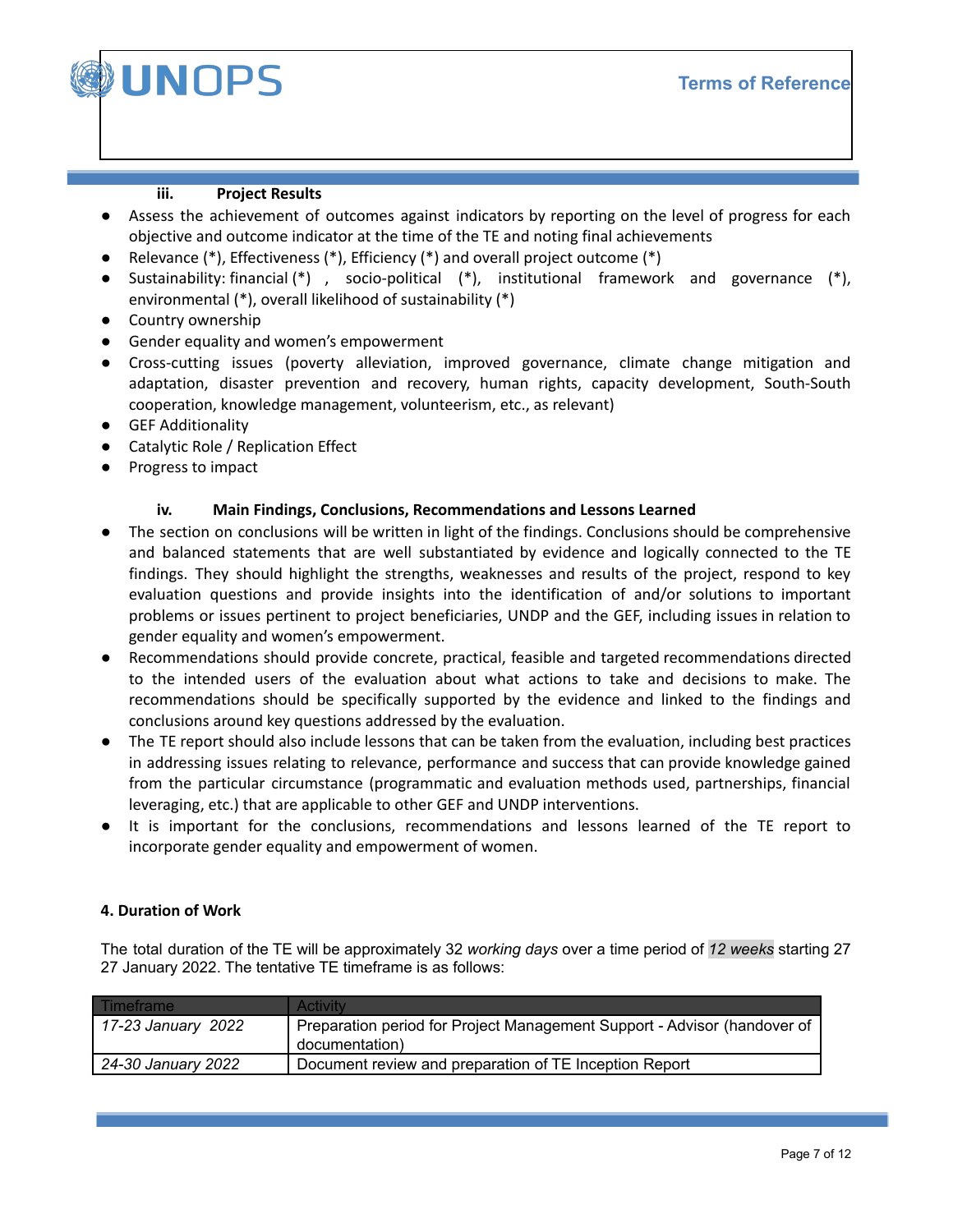

| 31 January-3 February<br>2022  | Finalization and Validation of TE Inception Report- latest start of the TE<br>mission        |
|--------------------------------|----------------------------------------------------------------------------------------------|
| 31 January-13 February<br>2022 | Stakeholder meetings, interviews, etc.                                                       |
| 14-20 February 2022            | Wrap-up meeting & presentation of initial findings;                                          |
| 21-27 February 2022            | Preparation of draft TE report                                                               |
| 28 February - 13 March<br>2022 | Circulation of draft TE report for comments                                                  |
| 14-20 March 2022               | Preparation and Issuance of Management Response                                              |
| 21-28 March 2022               | Incorporation of comments on draft TE report into Audit Trail & finalization<br>of TE report |
| by 10 April 2022               | Expected date of full TE completion                                                          |

# **TE DELIVERABLES**

| #  | <b>Deliverable</b>                | <b>Description</b>                                                                                                                                                                                      | Timing           | <b>Responsibilities</b>                                                                                |
|----|-----------------------------------|---------------------------------------------------------------------------------------------------------------------------------------------------------------------------------------------------------|------------------|--------------------------------------------------------------------------------------------------------|
|    |                                   | TE Inception Report Project Management<br>Support - Advisor clarifies<br>objectives, methodology<br>and timing of the TE                                                                                | 30 January 2022  | TE team submits Inception<br>Report to Commissioning<br>Unit and project<br>management                 |
| l2 | Presentation                      | Initial Findings                                                                                                                                                                                        | 20 February 2022 | TE team presents to<br>Commissioning Unit and<br>project management                                    |
| l3 | Draft TE Report                   | Full draft report (using<br>guidelines on report<br>content in ToR Annex C)<br>with annexes                                                                                                             | 28 February 2022 | TE team submits to<br>Commissioning Unit;<br>reviewed by RTA, Project<br>Coordinating Unit, GEF<br>OFP |
| l4 | Final TE Report* +<br>Audit Trail | Revised final report and<br>TE Audit trail in which the<br>ITE details how all<br>received comments have<br>(and have not) been<br>addressed in the final TE<br>report (See template in<br>ToR Annex H) | by 10 April 2022 | TE team submits both<br>ldocuments to the<br>Commissioning Unit                                        |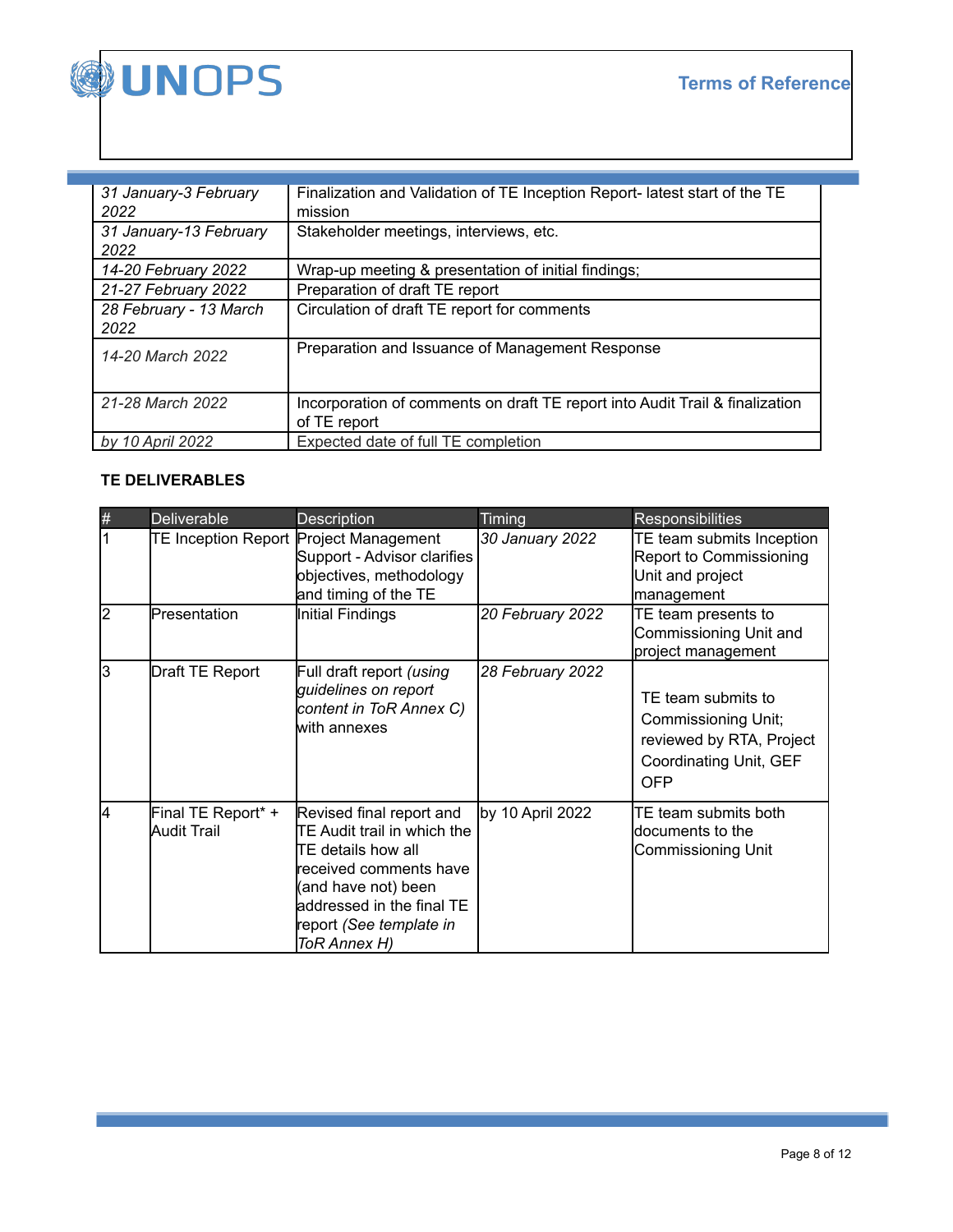

**UNOPS** 

\*All final TE reports will be quality assessed by the UNDP Independent Evaluation Office (IEO). Details of the IEO's quality assessment of decentralized evaluations can be found in Section 6 of the UNDP Evaluation Guidelines.<sup>1</sup>

### **6. Duty Station**

Home-based.

The Project Management Support – Specialist is expected to undertake up to five mission trips to the five landscapes during the Contract period to assess SGP grant projects.

The trips may take place only in case of COVID-19 quarantine measures absence.

All the costs related to the TE field missions will be paid to the Project Management Support – Specialist separately based on UNDP travel procedures.

### \*Travel:

BSAFE security course must be successfully completed prior to commencement of travel; Consultants are required to comply with the UN security directives set forth under https://dss,un.org/dssweb/.

### Payment Schedule

- 20% payment upon satisfactory delivery of the final TE Inception Report and approval by the Commissioning Unit
- 40% payment upon satisfactory delivery of the draft TE report to the Commissioning Unit
- 40% payment upon satisfactory delivery of the final TE report and approval by the Commissioning Unit and RTA (via signatures on the TE Report Clearance Form) and delivery of completed TE Audit **Trail**

Criteria for issuing the final payment of 40%

- The final TE report includes all requirements outlined in the TE TOR and is in accordance with the TE guidance.
- The final TE report is clearly written, logically organized, and is specific for this project (i.e. text has not been cut & pasted from other MTR reports).
- The Audit Trail includes responses to and justification for each comment listed.

<sup>&</sup>lt;sup>1</sup> Access at: http://web.undp.org/evaluation/guideline/section-6.shtml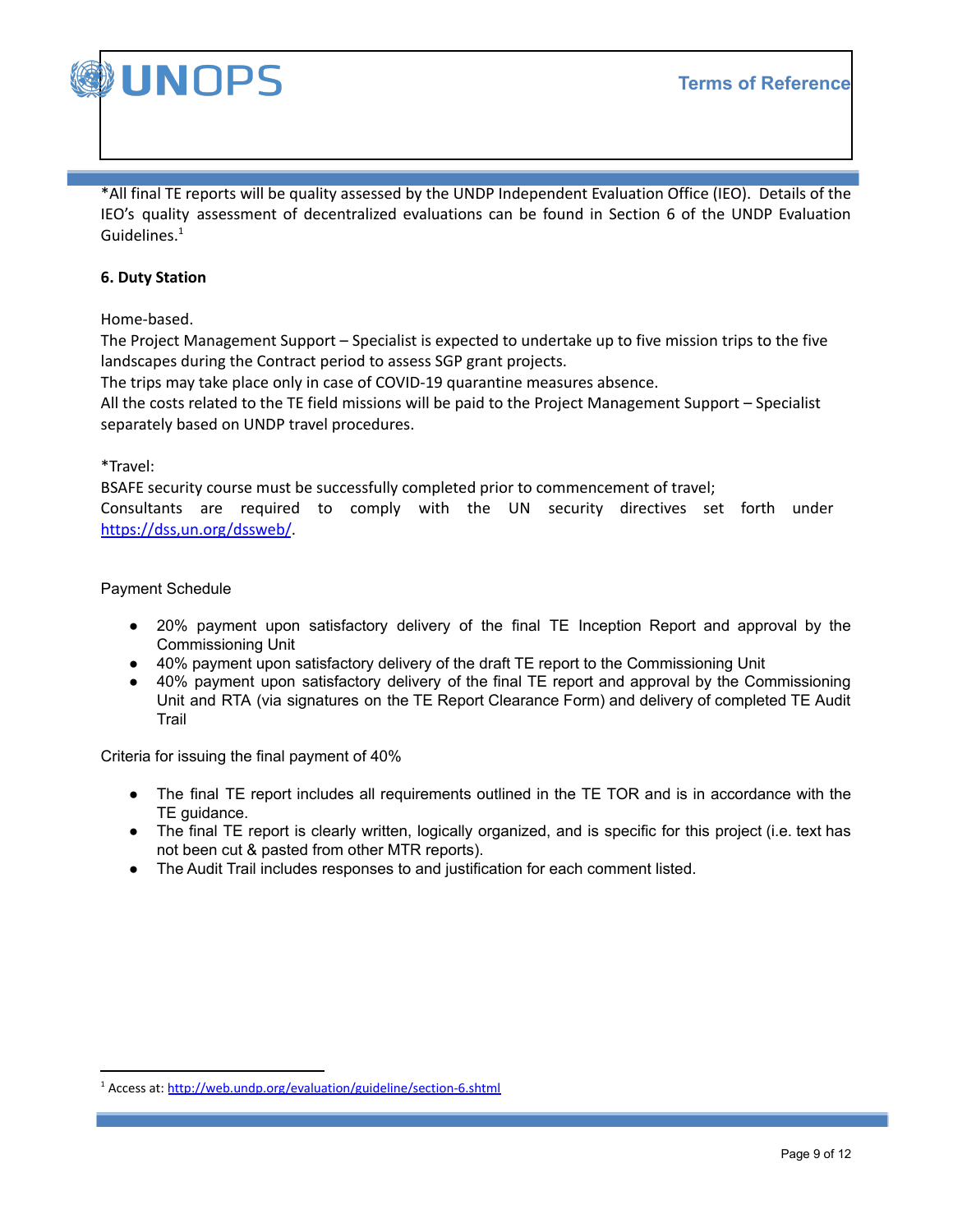**Terms of Reference**



## **8. Qualifications and Experience**

The consultant cannot participate in the project preparation, formulation and/or implementation (including the writing of the Project Document and should not have a conflict of interest with project's related activities.

### a. **Education**

Advanced university degree (master or equivalent) with five years or relevant experience. A Bachelor's degree in combination with two additional years' experience is acceptable.

### **b. Work Experience**

- **●** Minimum of five (5) years of experience in environmental management, sustainable development or a related field;
- **●** Knowledge of and experience with UNDP and/or GEF projects is highly desirable;
- **●** Experience with the GEF Small Grants Programme is an advantage;
- **●** Experience with results-based monitoring and evaluation methodologies is desirable;
- **●** Experience with issues related to Gender, Biodiversity, Conservation, Climate Change and/or Land Degradation is desirable.

### **d. Language**

**●** Fluency in English and Spanish, spoken and written is required;

### **e. Key Competencies**

| Strategic<br>Perspective | Develops and implements sustainable business strategies, thinks long term<br>and externally in order to positively shape the organization. Anticipates and<br>perceives the impact and implications of future decisions and activities on<br>other parts of the organization. |
|--------------------------|-------------------------------------------------------------------------------------------------------------------------------------------------------------------------------------------------------------------------------------------------------------------------------|
| Integrity<br>& Inclusion | Treats all individuals with respect; responds sensitively to differences and<br>encourages others to do the same. Upholds organizational and ethical<br>norms. Maintains high standards of trustworthiness. Role model for<br>diversity and inclusion.                        |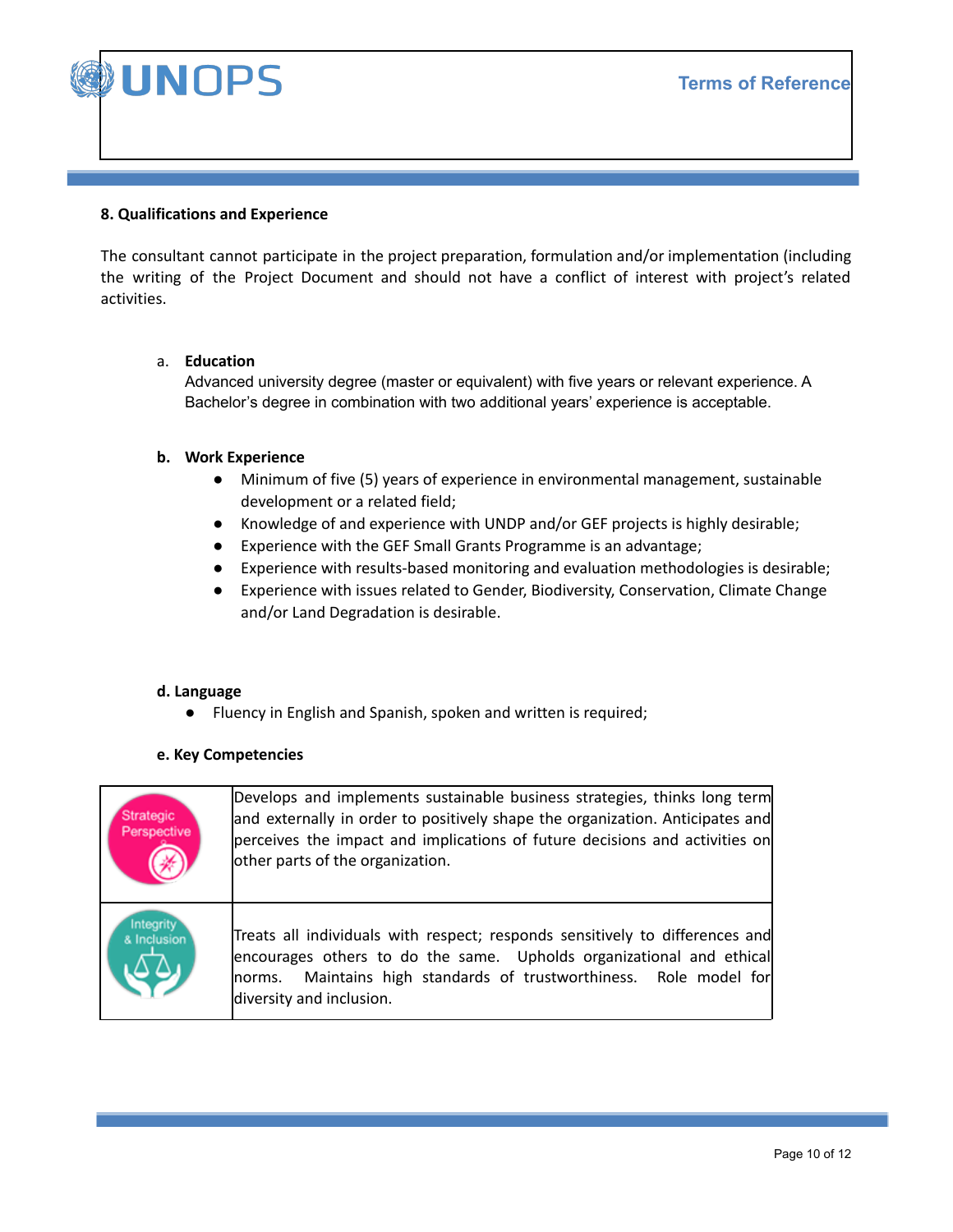T



Т

 $\overline{\mathsf{T}}$ 

| eading                   | Acts as a positive role model contributing to the team spirit. Collaborates and<br>supports the development of others. For people managers only: Acts as<br>positive leadership role model, motivates, directs and inspires others to<br>succeed, utilising appropriate leadership styles                                                                 |
|--------------------------|-----------------------------------------------------------------------------------------------------------------------------------------------------------------------------------------------------------------------------------------------------------------------------------------------------------------------------------------------------------|
| Partnering               | Demonstrates understanding of the impact of own role on all partners and<br>always puts the end beneficiary first. Builds and maintains strong external<br>relationships and is a competent partner for others (if relevant to the role).                                                                                                                 |
| Results<br>Orientation   | Efficiently establishes an appropriate course of action for self and/or others<br>to accomplish a goal. Actions lead to total task accomplishment through<br>concern for quality in all areas. Sees opportunities and takes the initiative to<br>act on them. Understands that responsible use of resources maximizes our<br>impact on our beneficiaries. |
|                          | Open to change and flexible in a fast paced environment. Effectively adapts<br>own approach to suit changing circumstances or requirements. Reflects on<br>experiences and modifies own behaviour. Performance is consistent, even<br>under pressure. Always pursues continuous improvements.                                                             |
| Solution                 | Evaluates data and courses of action to reach logical, pragmatic decisions.<br>Takes an unbiased, rational approach with calculated risks. Applies innovation<br>and creativity to problem-solving.                                                                                                                                                       |
| Effective<br>nmunication | Expresses ideas or facts in a clear, concise and open manner. Communication<br>indicates a consideration for the feelings and needs of others. Actively listens<br>and proactively shares knowledge. Handles conflict effectively, by overcoming<br>differences of opinion and finding common ground.                                                     |

| Project Authority (Name/Title): | Contract holder (Name/Title):           |  |
|---------------------------------|-----------------------------------------|--|
| Kristoffer Kappy, NYSC-UNOPS    | Marisol Sánchez/Evaluadora Especialista |  |